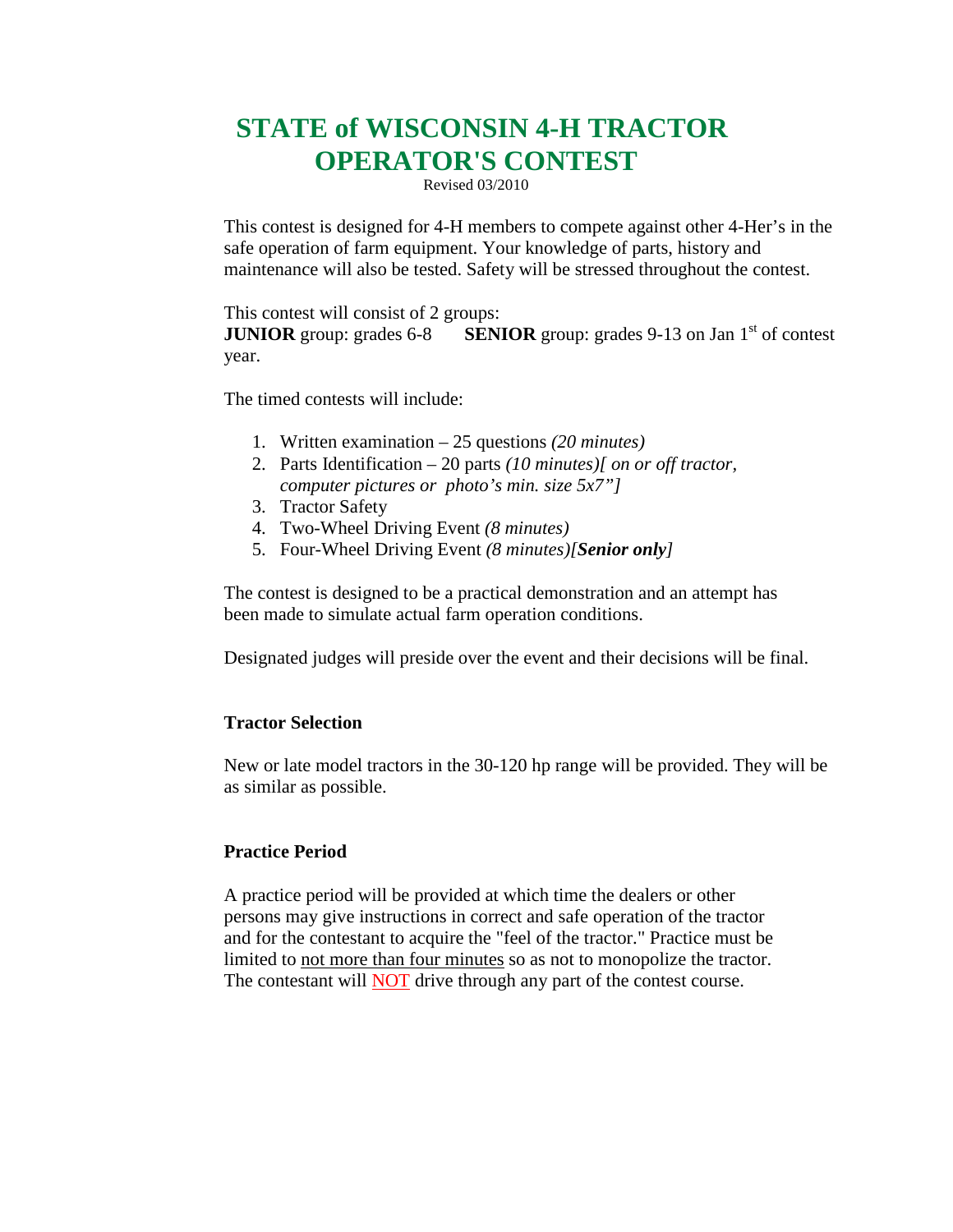### **STATE 4-H TRACTOR OPERATOR'S CONTEST**

| <b>ENTS</b>                           |  |
|---------------------------------------|--|
|                                       |  |
| <b>Written Examination</b>            |  |
| Parts Identification                  |  |
| Safety                                |  |
| Driving: Two-Wheel                    |  |
| Driving: Four-Wheel                   |  |
| Total Penalty Points (Low score wins) |  |

### **Event No. I. Written Examination**

Will consist of questions pertaining to the tractor operation, maintenance and safety.

**25** Questions may be true-false, multiple choice, and/or completion types taken from the project literature and general tractor reference manuals.

*Rules:*

- 1. Twenty penalty points will be given for each question answered incorrectly.
- 2. Time limit 20 minutes. Max. penalty points 500

*Scoring:* Questions missed \_\_\_\_\_\_ x 20 = Total Penalty Points \_\_\_

#### **Event No. II. Parts Identification**

Will consist of **20** parts that must be identified. *Rules:*

1. Each part to be identified will be numbered.

2. Time limit 10 minutes. Max. penalty points 400

*Scoring:* Parts missed \_\_\_\_\_\_ x 20 = Total Penalty Points \_\_\_\_\_\_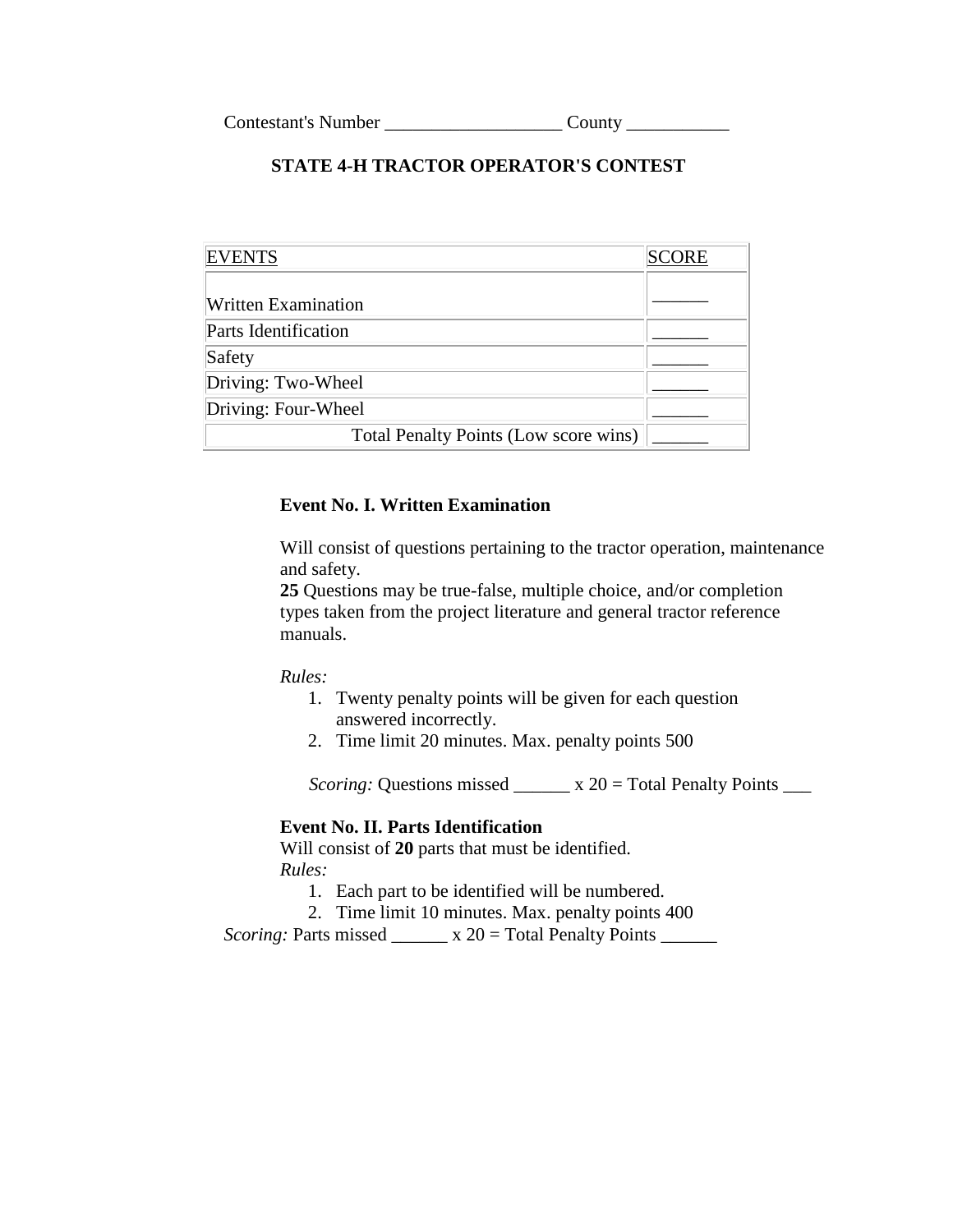| Contestant's Name ______________________________County ________ # Missed________ |                  |                                                                                         |
|----------------------------------------------------------------------------------|------------------|-----------------------------------------------------------------------------------------|
| <b>Event No. II Tractor Parts Identification</b>                                 |                  |                                                                                         |
|                                                                                  |                  | Parts to be identified have numbers attached to them. Select the most correct part name |
| from this list. Write the corresponding number beside the name.                  |                  |                                                                                         |
| __ Air Intake, Engine                                                            |                  | Oil Drain Plug, Crankcase                                                               |
| Alternator                                                                       |                  | Oil Filler Cap, Crankcase                                                               |
| Ammeter/Indicator Light                                                          |                  | Oil Filter, Crankcase                                                                   |
| Axle Carrier, Rear                                                               |                  | _______ Oil Pan, Crankcase                                                              |
| Battery                                                                          |                  | Oil Pressure Gauge/Indicator Light, Engine                                              |
| Bearing, Ball                                                                    |                  | Oil Pump Screen                                                                         |
| Bearing, Crankshaft                                                              |                  | <b>Example 2</b> Parking Brake Control                                                  |
| Bearing, Roller                                                                  | Piston           |                                                                                         |
| Brake Pedal                                                                      | Piston Rings     |                                                                                         |
| Camshaft                                                                         |                  | <b>Piston Wrist Pin</b>                                                                 |
| Clutch Pedal                                                                     | P. T. O. Shield  |                                                                                         |
| <b>Clutch Plate</b>                                                              | Radiator         |                                                                                         |
| Clutch Pressure Plate                                                            | Radiator Cap     |                                                                                         |
| Connecting Rod                                                                   | Seal, Grease/Oil |                                                                                         |
| Crankshaft                                                                       | Starter          |                                                                                         |
| Diesel Fuel Tank                                                                 |                  | Steering Tie Rod                                                                        |
| Dipstick, Crankcase Oil Level                                                    | Tachometer       |                                                                                         |
| Drawbar                                                                          |                  | Temperature Gauge/Indicator Light Coolant                                               |
| Engine Stop Control                                                              |                  | Thermostat                                                                              |
| <b>Exhaust Manifold</b>                                                          | Throttle         |                                                                                         |
| $\frac{1}{2}$ Fan                                                                | Throttle Rod     |                                                                                         |
| Fan Belt                                                                         |                  | Tire Valve Stem                                                                         |
| Flywheel, Engine                                                                 | Valve, Engine    |                                                                                         |
| <b>Example 2</b> Fuel Tank Cap                                                   |                  | Valve Cover, Engine                                                                     |
| Fuel Filter                                                                      |                  | Valve Cover, Gasket                                                                     |
| Fuel Injector Pump                                                               |                  | Valve Push Rod                                                                          |
| Fuel Injector                                                                    |                  | Valve Rocker Arm                                                                        |
| Fuel Pump                                                                        |                  | Valve Spring                                                                            |
| <b>Fuel Tank</b>                                                                 |                  | Warning Light, Rear                                                                     |
| Governor                                                                         |                  | Water Hose                                                                              |
| Head Gasket, Engine                                                              |                  | <b>Water Pump</b>                                                                       |
| <b>Hydraulic Hose</b>                                                            |                  | Weight Carrier                                                                          |
| Hydraulic Reservoir                                                              |                  | Weights, Front                                                                          |
| <b>Hydraulic Valve Control</b>                                                   |                  | Weights, Wheel                                                                          |
| Intake Manifold                                                                  |                  |                                                                                         |
| Muffler                                                                          |                  |                                                                                         |

Contestant's Name \_\_\_\_\_\_\_\_\_\_\_\_\_\_\_\_\_\_\_\_ County \_\_\_\_\_\_\_\_\_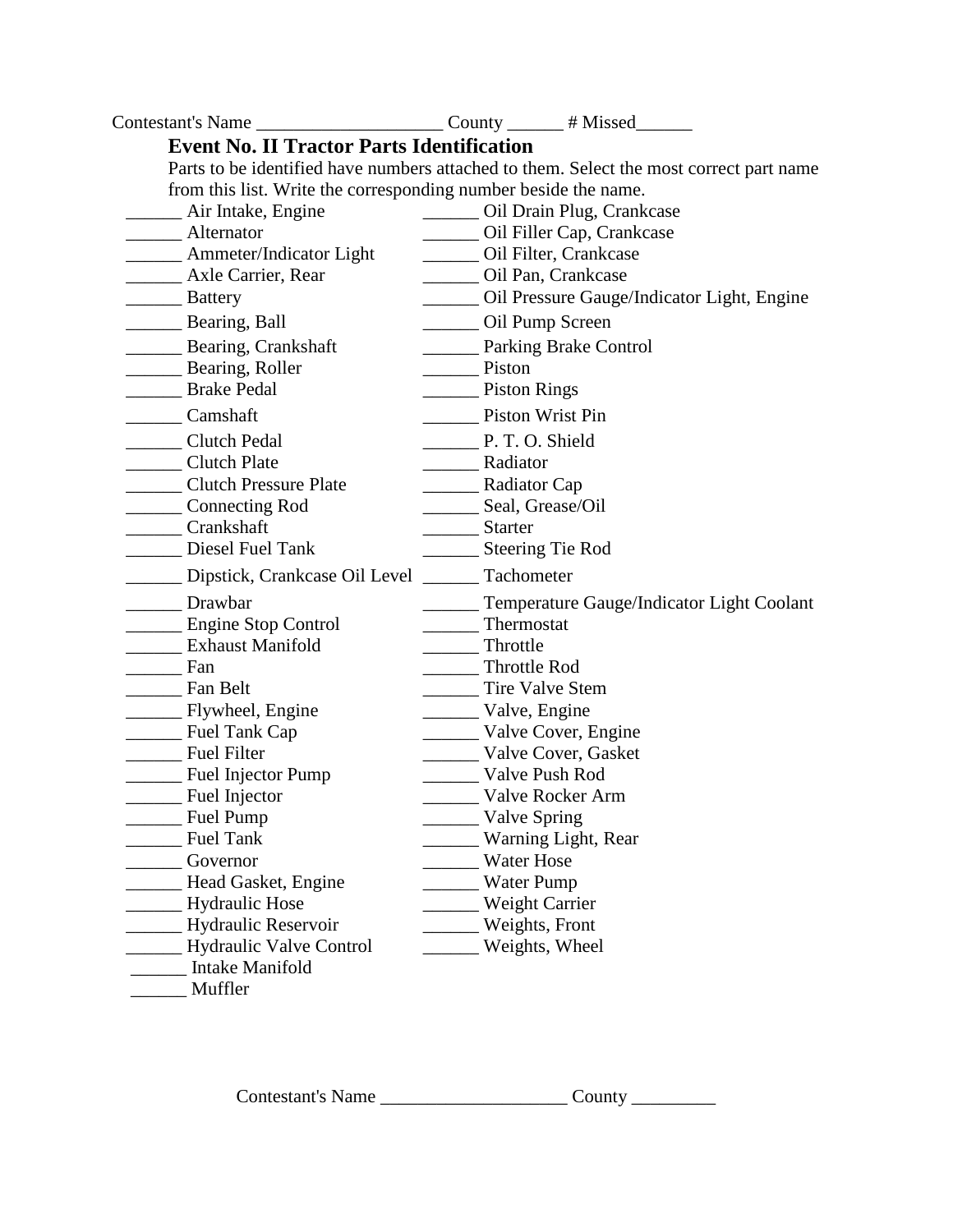### **Event No. III Tractor Safety**

**Procedure:** Each contestant will be scored on safety throughout the contest. **Scoring:** for both **2 & 4 wheel events!**

### Starting Safely 1. Failure to check transmission for neutral or park position  $\times 25$ 2. Failure to disengage clutch while starting engine  $x 50$ 3. Failure to check P. T. O. for disengagement prior to starting x 50 \_\_\_\_\_\_ engine.\* (May be scored once on the two-wheel and once on the four-wheel event.) Driving Safely 1. Failure to engage clutch gently  $x 50$ 2. Skidding or spinning tractor wheels (Scuffing of inside wheel on turning does not count as skid; skid of the front tractor wheel will not count until the skid equals or is greater than the width of the tire.)  $x 50$ 3. Sliding or skidding implement wheels  $x 100$ 4. Turning too short and fouling implement (includes jack left x 50 \_\_\_\_\_ down) 5. Operation of tractor at unsafe speed or engine at excessive x 100 \_\_\_\_\_ rpm 6. Moving tractor with brake set  $x 10$ Mounting and Dismounting Safely 1. Failure to set both brakes before dismounting (transmission x 50 \_\_\_\_\_ set in park or locked position counts as brakes locked). 2. Failure to bring tractor to complete stop before dismounting  $x$  100 Other Safety (Score for each offense.) 1. Smoking  $x 100$ 2. Extra riders x 100 3. Seat belt on tractor not used x 50 4. Running over post x 100 x 100  $\frac{1}{x}$ 5. Other / tractor walk around  $\frac{x}{50}$ **TOTAL PENALTY POINTS, EVENT III** \_\_\_\_\_

\*Physically move levers, etc. so that the judges can observe checking for correct position. Safety will be judged and scored on both 2 and 4 wheel courses.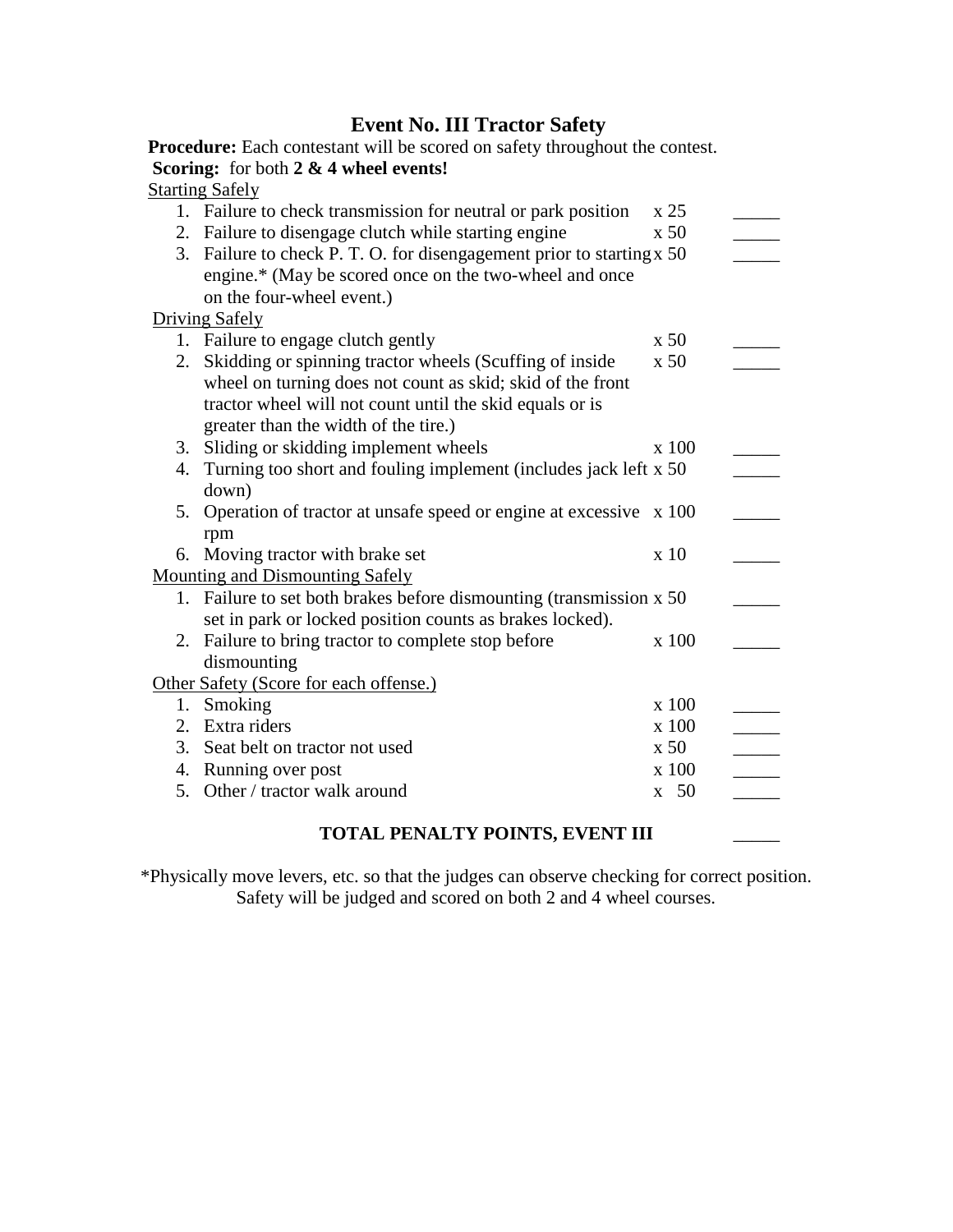# **Event No. IV Two-Wheel Driving Event**

(See course outline.)

### **Procedure**

- 1. Three scorers should be available one for timing and two for measuring and observing operation.
- 2. Tractor walk around to check for safety problems.
- 3. The contestants start and warm-up tractor and on signal from official drive tractor to starting line (rear wheels on line).
- 4. Time starts when tractor moves forward.
- 5. Drive to implement shed, spot drawbar, and attach implement (a two-wheel implement with 8 x 12 foot frame will be used).
- 6. Pull out and back implement down alley. Back of implement must go past end of alley.
- 7. Drive the implement through gates 1 and 2, around the end, and back through 3 and 4.
- 8. Line up implement and back into shed.
- 9. Unhitch, return tractor to start/stop line, and stop engine (time stops when engine fan stops).

### **Rules**

- 1. No assistance will be allowed in spotting. The tongue will be on the ground or a jack. The operator will make hitch without moving implement forward more than one foot. The operator will dismount to connect and disconnect the trailer.
- 2. Whenever dismounting tractor, the parking brake must be set and the gear shift lever must be in the neutral or park position.
- 3. Riding clutch Using excessive throttle and controlling ground speed with clutch. May be scored once in each of: shed, alley, and obstacle courses.
- 4. Time begins when tractor moves forward at start/finish line and stops when contestant reaches start/finish line and the engine fan stops.
- 5. Brakes will be locked together. The use of steering brakes will not be allowed.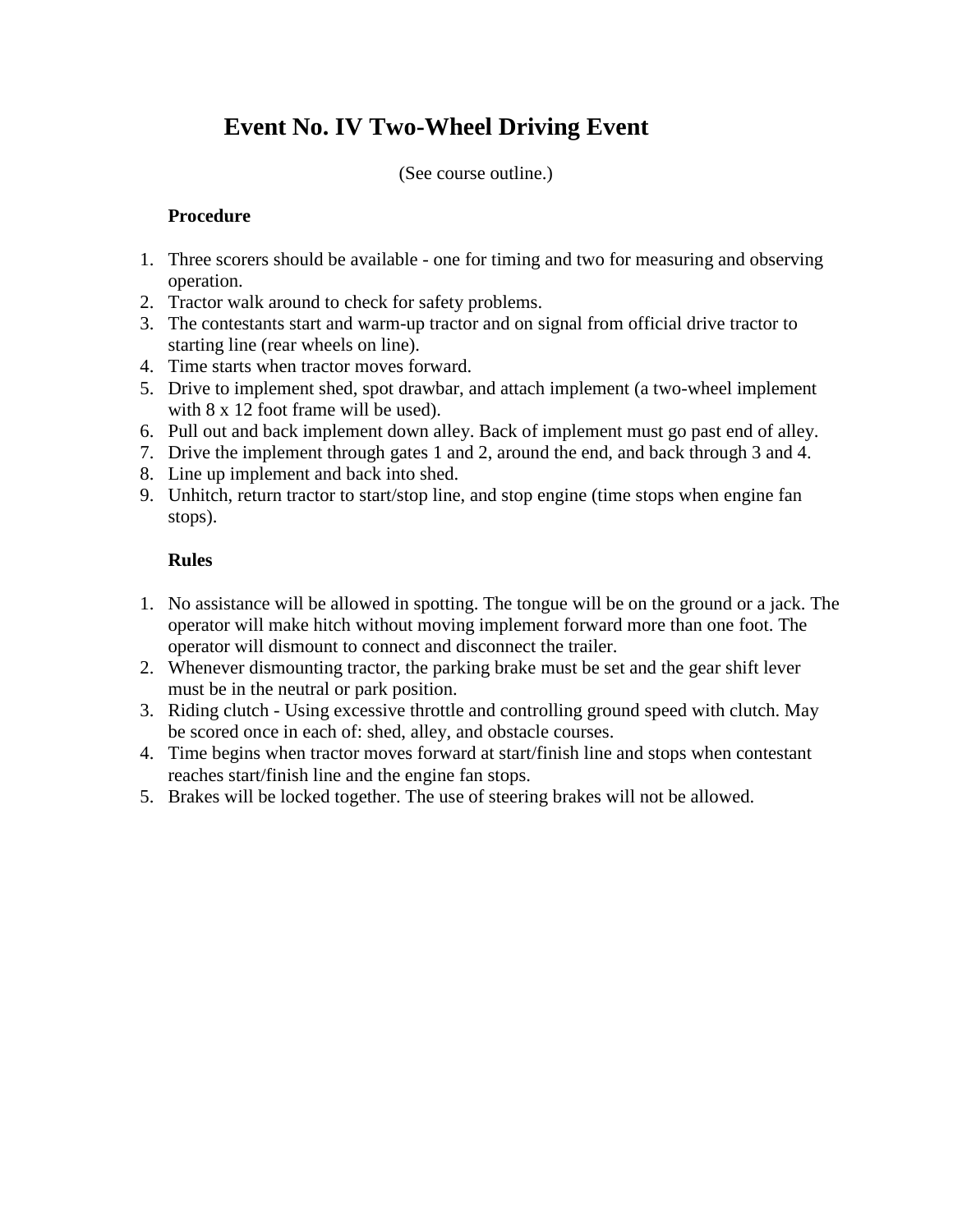Name\_\_\_\_\_\_\_\_\_\_\_\_\_\_\_\_\_\_\_\_\_ County\_\_\_\_\_\_\_\_\_\_\_\_\_\_\_\_

## **2-Wheel event**

## **Scoring**:

| o                                                       |                                               |  | <b>Penalty Points</b> Score  |
|---------------------------------------------------------|-----------------------------------------------|--|------------------------------|
| 1. Number of complete changes of direction other        |                                               |  | $\boldsymbol{\mathrm{x}}$ 10 |
|                                                         | than necessary in travel                      |  |                              |
|                                                         | 2. Markers or lines                           |  |                              |
|                                                         | o Touches                                     |  | $x\ 40$                      |
| $\Omega$                                                | Stakes knocked over or lines crossed          |  | x 50                         |
|                                                         | 3. Tractor Operation                          |  |                              |
|                                                         | o Stalled                                     |  | x 10                         |
| $\circ$                                                 | Grated gears                                  |  | x 10                         |
| $\circ$                                                 | Riding clutch (Note rule 3.)                  |  | x 10                         |
| 4. Measurement in the shed (nearest $\frac{1}{2}$ inch) |                                               |  |                              |
|                                                         | o Inches off center at front                  |  | x 10                         |
|                                                         | o Inches off center at rear                   |  | x 10                         |
| $\circ$                                                 | Inches greater than one from center-rear      |  | $\boldsymbol{\mathrm{x}}$ 10 |
|                                                         | post (within 1 inch is perfect)               |  |                              |
| 5. Time                                                 |                                               |  |                              |
| $\circ$                                                 | minutes ________ seconds _______ total        |  | $x \frac{1}{5}$              |
|                                                         | seconds (1 point per 5 seconds)               |  |                              |
| $\circ$                                                 | Time in excess of 8 minutes, 100 points       |  |                              |
|                                                         | <b>6.</b> Missed Gate<br>x 200 penalty points |  |                              |
|                                                         | <b>7.</b> Missed Alley x 500 penalty points   |  |                              |
|                                                         | 8. Brakes unlocked x200 penalty points        |  |                              |
|                                                         | TOTAL PENALTY POINTS, EVENT IV                |  |                              |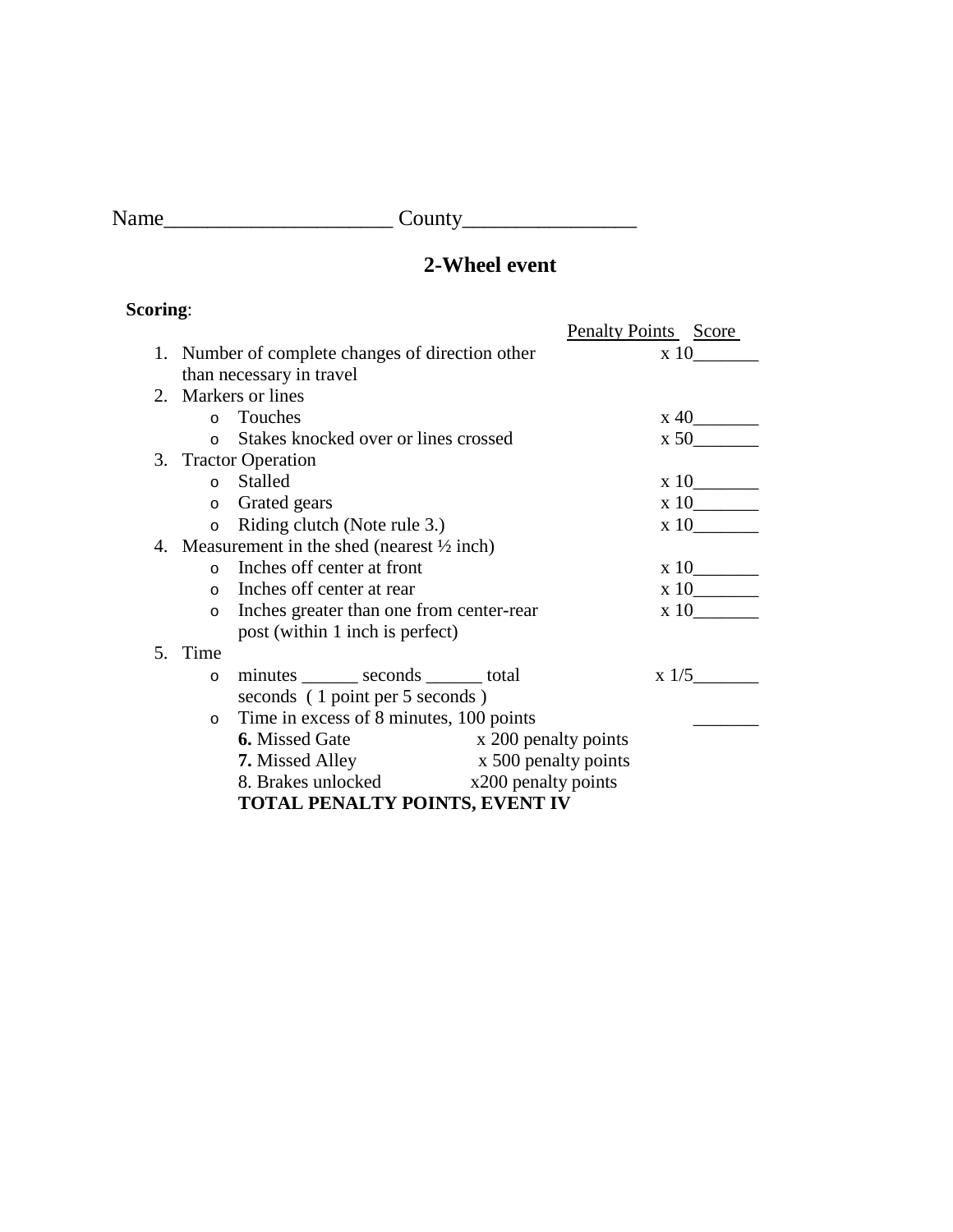#### TWO WHEEL DRIVING COURSE

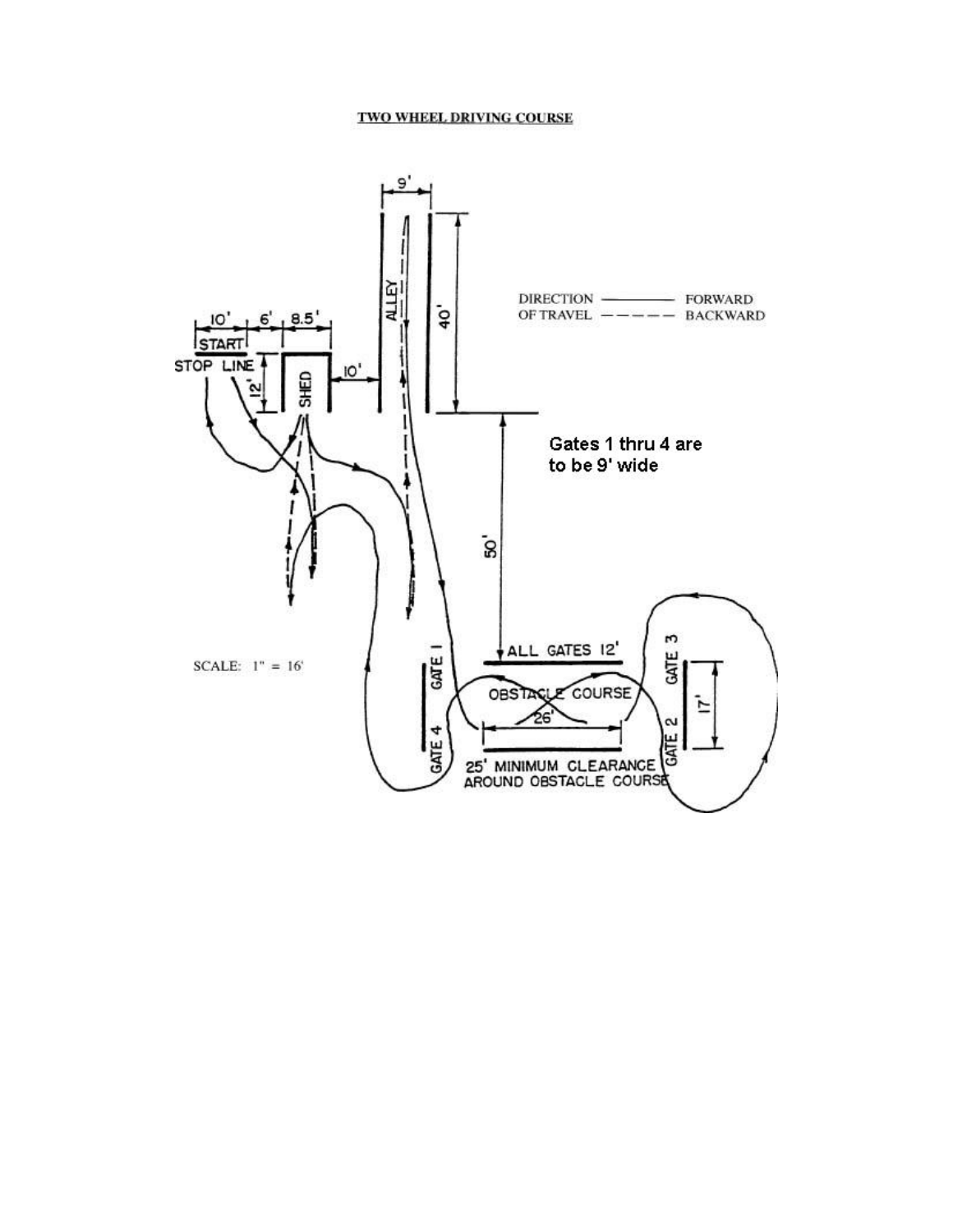## **Event No. V Four-Wheel Driving Event (See course outline.)**

### **Procedure**

- 1. Three scorers should be available one for timing and recording scores and two for measuring and observing operation.
- 2. Tractor walk around to check for safety problems.
- 3. The contestants start and warm-up tractor and on signal from official drive tractor to starting line (rear wheels on line).
- 4. Time starts when tractor moves forward.
- 5. Drive to implement shed, spot drawbar, and attach implement (a four-wheel wagon with 8 x 14 foot frame will be used).
- 6. Pull out to the left, go through the two gates, and back wagon into the shed. The tractor and wagon tongue (but no part of the 8' x 14' frame) may cross the 20' start-stop line without penalty.
- 7. Unhitch, return tractor to start/finish line, and stop engine (time stops when engine fan stops).

### **Rules**

- 1. No assistance will be allowed in spotting. The tongue will be on the ground. The operator will make hitch without moving wagon forward more than one foot. The operator will dismount to connect and disconnect the trailer.
- 2. Whenever dismounting tractor, the parking brake must be set and the gear shift lever must be in the neutral or park position.
- 3. Riding clutch Using excessive throttle and controlling ground speed with clutch. May be scored once in four-wheel event.
- 4. Time begins when tractor moves backwards at start/finish line and stops when contestant reaches stop/finish line and the engine fan stops.
- 5. If contestant cannot get wagon in shed, measure from rear of wagon to back post of shed and score accordingly.
- 6. Brakes will be locked together. The use of steering brakes will not be allowed.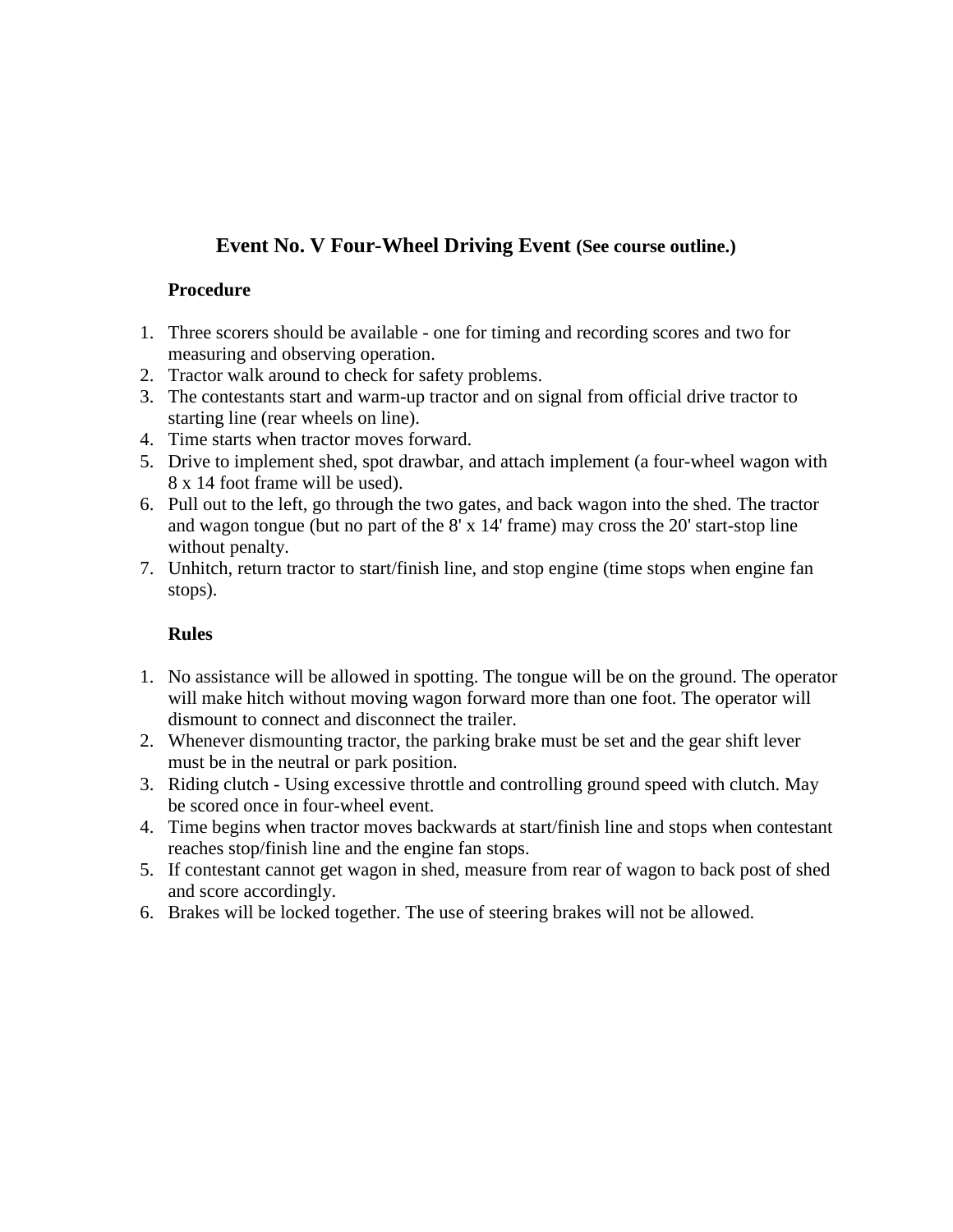Name\_\_\_\_\_\_\_\_\_\_\_\_\_\_\_\_\_\_\_\_\_\_ County\_\_\_\_\_\_\_\_\_\_\_\_\_\_\_\_\_\_\_\_

## **4-Wheel event**

## **Scoring**

|    |                 |                                                                      | Penalty<br>Score<br>Points   |  |
|----|-----------------|----------------------------------------------------------------------|------------------------------|--|
|    |                 | 1. Number of complete changes of direction other than necessary x 10 |                              |  |
|    | in travel       |                                                                      |                              |  |
|    |                 | 2. Markers or lines                                                  |                              |  |
|    |                 | o Touches                                                            | $x\ 40$ <sub>______</sub>    |  |
|    | $\circ$         | Stakes knocked over or lines crossed (Score again each               | $\boldsymbol{\mathrm{x}} 50$ |  |
|    |                 | time.)                                                               |                              |  |
|    |                 | 3. Tractor Operation                                                 |                              |  |
|    |                 | o Stalled                                                            |                              |  |
|    | $\circ$         | Grated gears                                                         | $x10$ <sub>_____</sub>       |  |
|    | $\circ$         | Riding clutch (Note rule 3.)                                         | x 10                         |  |
|    |                 | 4. Measurement in the shed (nearest 1/2 inch)                        |                              |  |
|    | $\Omega$        | Inches off center at front                                           |                              |  |
|    |                 | o Inches off center at rear                                          | $x 10$ <sub>_____</sub>      |  |
|    | $\circ$         | Inches greater than one from center-rear post (within 1)             | $x10$ —                      |  |
|    |                 | inch is perfect)                                                     |                              |  |
|    | 5. Time         |                                                                      |                              |  |
|    | $\circ$         | minutes _______ seconds ______ total seconds                         | $x \frac{1}{5}$              |  |
|    | $\circ$         | (1 point per 5 seconds)                                              |                              |  |
|    | $\circ$         | Time in excess of 8 minutes, 100 points                              |                              |  |
| 6. |                 | <b>Missed Gate</b>                                                   | x 200                        |  |
| 7. | Brakes unlocked |                                                                      | x 200                        |  |

## **TOTAL PENALTY POINTS, EVENT V**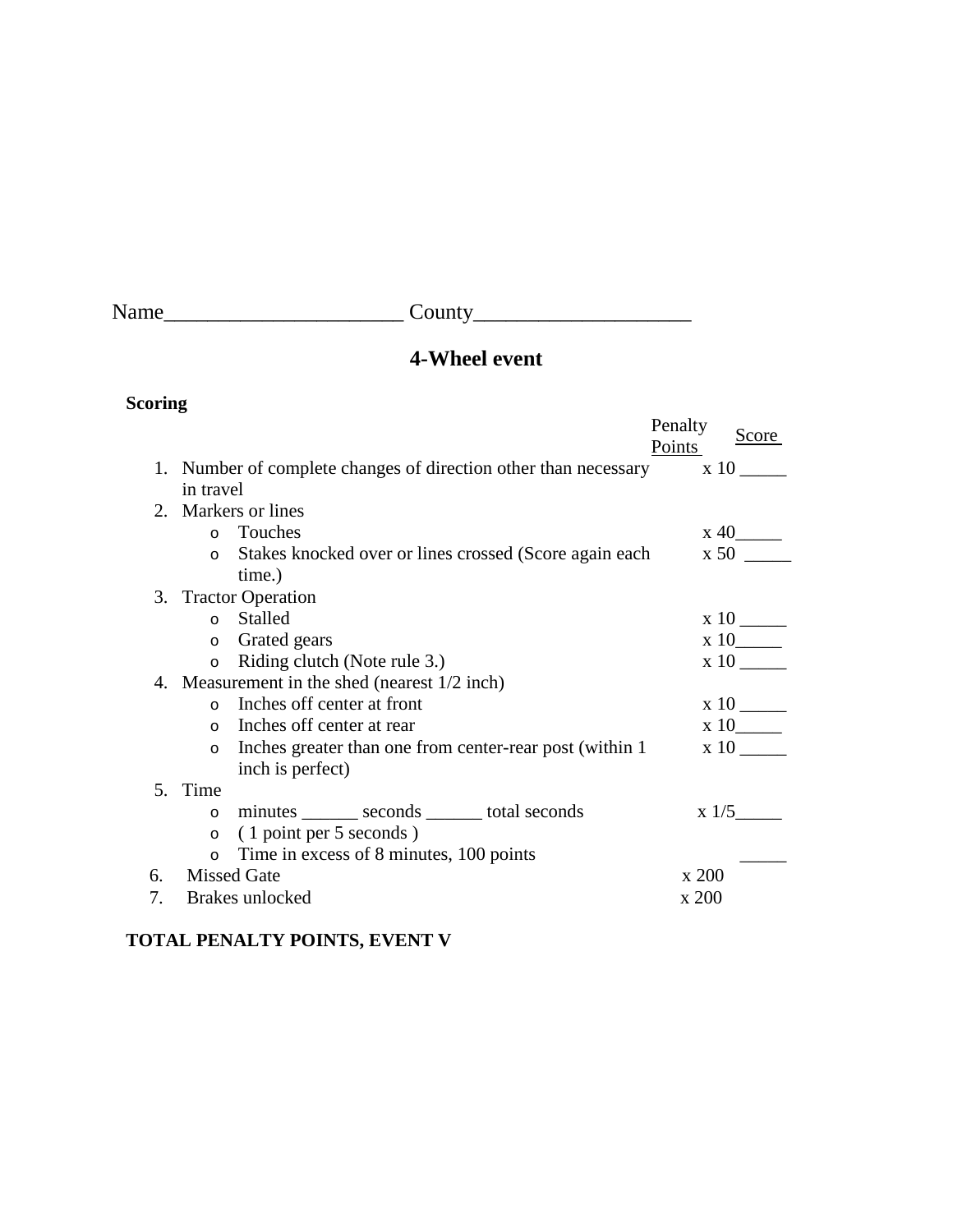

### **FOUR WHEEL DRIVING COURSE**

Use the 20' line for start and finish. If necessary, the outer post of the two 11' gates may be moved to adjust the "degree of difficulty." Be sure tractor and wagon can negotiate through gates and turns without fouling the implement.

| <b>DIRECTION</b> | <b>FORWARD</b> |
|------------------|----------------|
|                  |                |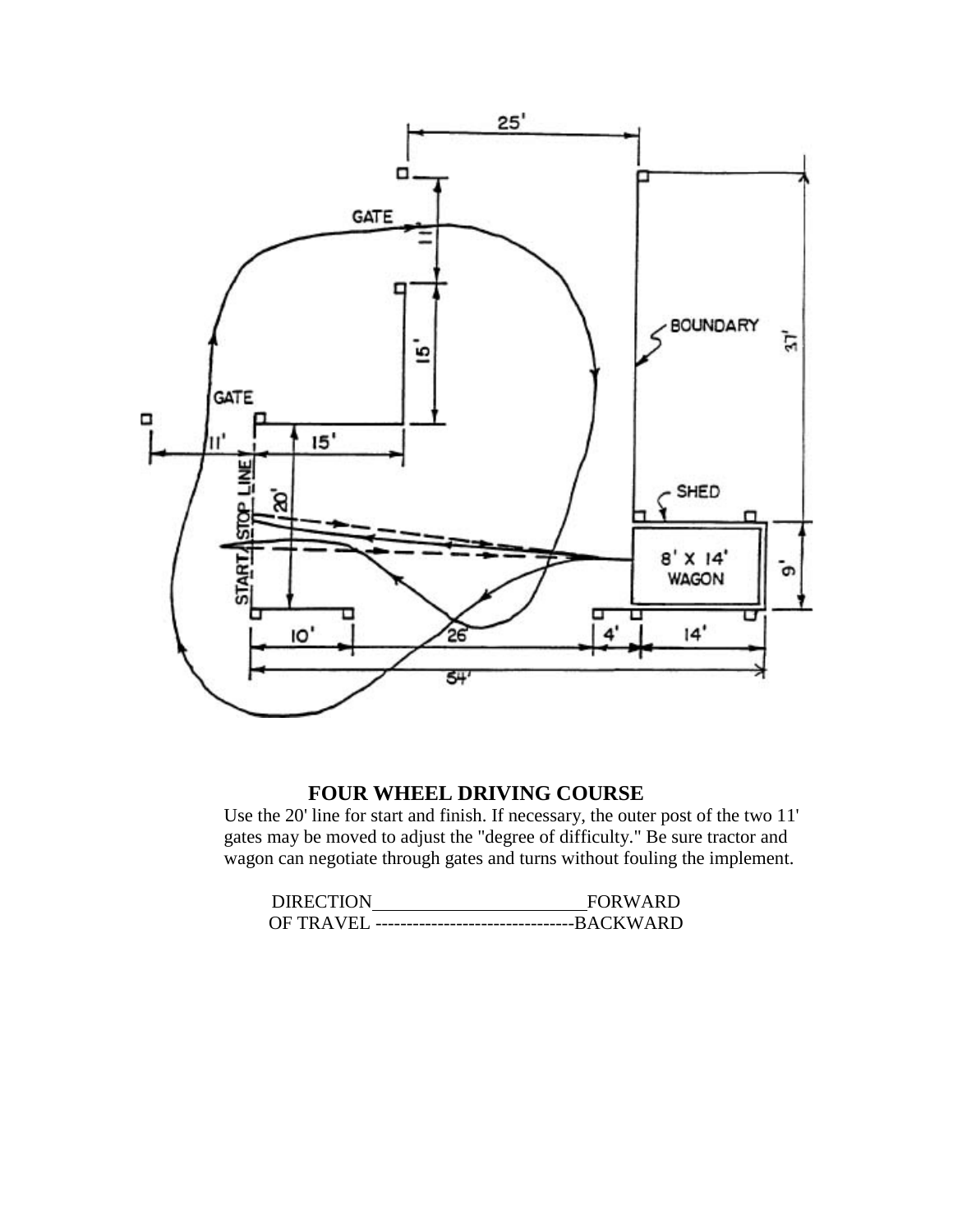Image 2: Suggested Two-Wheel Implement